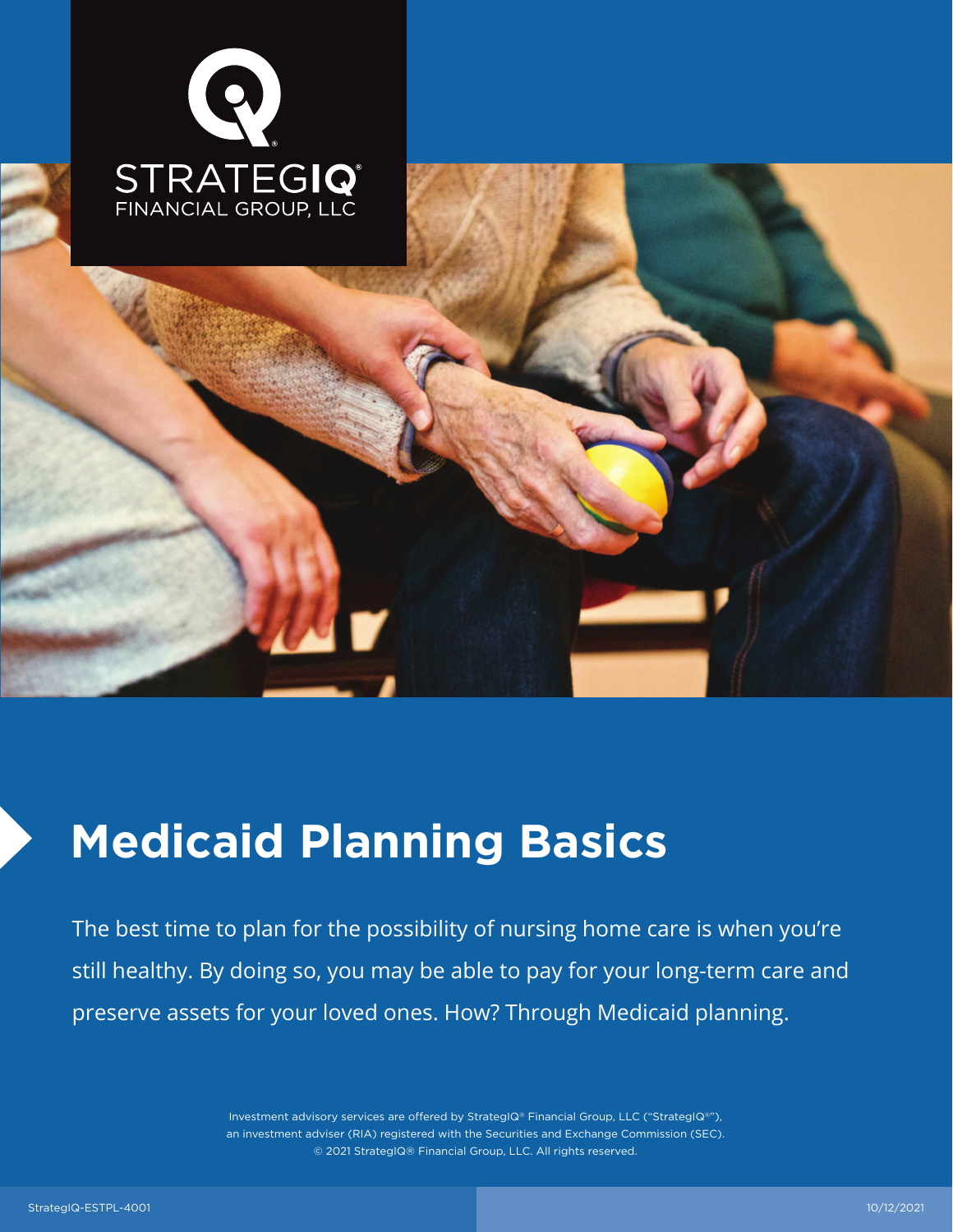

**Page 1**

# Eligibility for Medicaid **depends on your state's asset and income-level requirements**

Medicaid is a joint federal-state program that provides medical assistance to various low-income individuals, including those who are aged (i.e., 65 or older), disabled, or blind. It is the single largest payer of nursing home bills in America and is the last resort for people who have no other way to finance their long-term care. Although Medicaid eligibility rules vary from state to state, federal minimum standards and guidelines must be observed.

In addition to you meeting your state's medical and functional criteria for nursing home care, your assets and monthly income must each fall below certain levels if you are to qualify for Medicaid. However, several assets (which may include your family home) and a certain amount of income may be exempt or not counted.

#### Medicaid planning **can help you meet your state's requirements**

To determine whether you qualify for Medicaid, your state may count only the income and assets that are legally available to you for paying bills. That's where Medicaid planning comes in. Over the years, a number of tools and strategies have arisen that might help you qualify for Medicaid sooner.

In general, Medicaid planning seeks to accomplish the following goals:

- Exchanging countable assets for exempt assets to help you meet Medicaid eligibility requirements
- Preserving assets for your loved ones
- Providing for your healthy spouse (if you're married)

Let's look at these in turn.

#### You may be able to exchange **countable assets for exempt assets**

Countable assets are those that are not exempt by state law or otherwise made inaccessible to the state for Medicaid purposes. The total value of your countable assets (together with your countable income) will determine your eligibility for Medicaid. Under federal guidelines, each state compiles a list of exempt assets. Usually, this list includes such items as the family home (regardless of value), prepaid burial plots and contracts, one automobile, and term life insurance.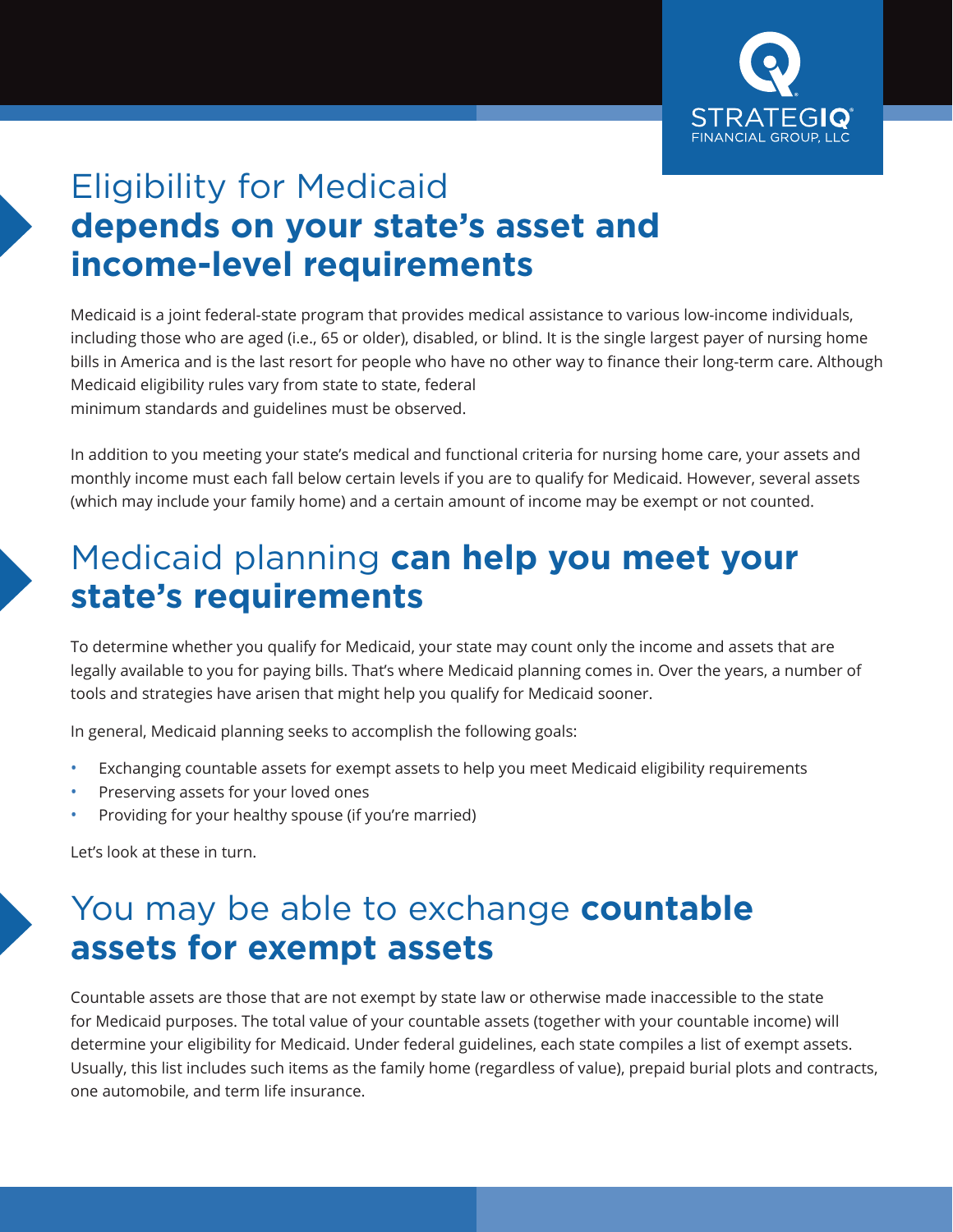

**Page 1**

Through Medicaid planning, you may be able to rearrange your finances

so that countable assets are exchanged for exempt assets or otherwise made inaccessible to the state. For example, you may be able to pay off the mortgage on your family home, make home improvements and repairs, pay off your debts, purchase a car for your healthy spouse, and prepay burial expenses.

For more information on this topic, contact an elder law attorney who is experienced with your state's Medicaid laws.

# Irrevocable trusts **can help you leave something for your loved ones**

Why not simply liquidate all of your assets to pay for your nursing home care? After all, Medicaid will eventually kick in (in most states) once you've exhausted your personal resources. The reason is simple: You want to assist your loved ones financially.

There are many ways to potentially preserve assets for your loved ones. One way is to use an irrevocable trust. (It's irrevocable in the sense that you can't later change its terms or decide to end it.) Property placed in an irrevocable trust will be excluded from your financial picture, for Medicaid purposes. If you name a proper beneficiary, the principal that you deposit into the trust (and possibly any income generated) will be sheltered from the state and can be preserved for your heirs. Typically, though, the trust must be in place and funded for a specific period of time for this strategy to be an effective Medicaid planning tool.

For information about Medicaid planning trusts, consult an experienced attorney.

# If you're married, **an annuity can help you provide for your healthy spouse**

Nursing homes are expensive. If you must go to one, will your spouse have enough money to live on? With a little planning, the answer is yes. Here's how Medicaid affects a married couple. A couple's assets are pooled together when the state is considering the eligibility of one spouse for Medicaid. The healthy spouse is entitled to keep a spousal resource allowance that generally amounts to one-half of the assets. This may not amount to much money over the long term.

A healthy spouse may want to use jointly owned, countable assets to buy a single premium immediate annuity to benefit himself or herself. Converting countable assets into an income stream is a plus because each spouse is entitled to keep all of his or her own income, in contrast to the pooling of assets. By purchasing an immediate annuity in this manner, the institutionalized spouse can more easily qualify for Medicaid, and the healthy spouse can enjoy a higher standard of living.